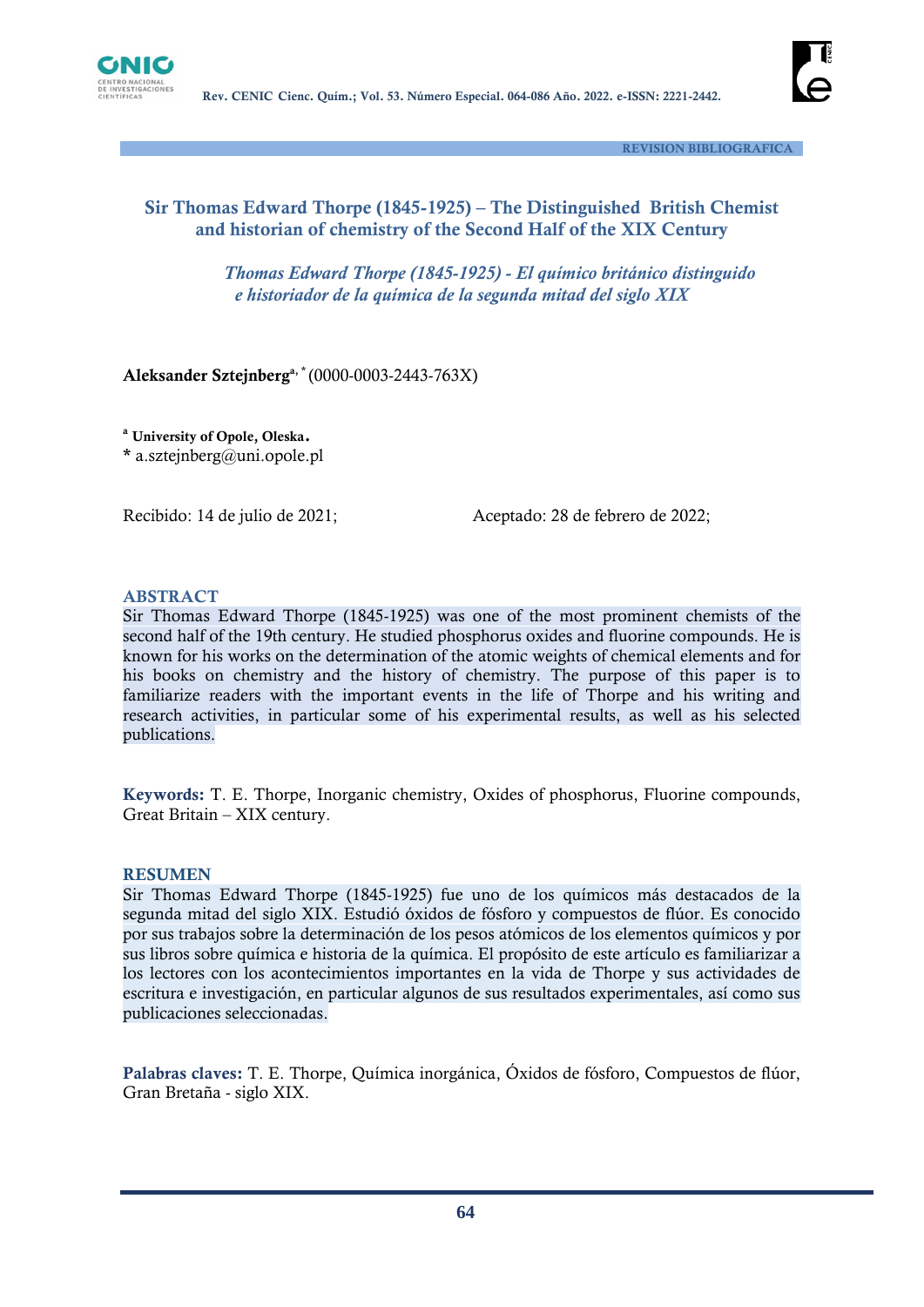

### **INTRODUCTION** *The important events in the Thorpe's life*

Thomas Edward Thorpe was called "one of the outstanding figures" in chemical research (T[hutton], 1925, p.xviii), and a man who contributed "to the advancement of knowledge in many directions" (Stubbs, 1925, p. 210). Ninety-six years have passed since his death, but in that time very little has appeared in the literature about this eminent man. He went down in the history of chemistry as a researcher of the phosphorus and fluorine compounds, as the author of works on the atomic weights of certain chemical elements. He was also known for his books on chemistry and the history of chemistry.

Thorpe was born in Barnes Green, Harpurhey, near Manchester on December 8, 1845, and he was the eldest of the eight children of George Thorpe, a Manchester cotton merchant, and Mary (née Wild) (Hammond, 2020; Halton, 2015, p. 27; T[utton], 1925, p. xviii).

After study at the Hulme Grammar School, he continued his education (1863- 1867) in Chemistry at the Owens College, now Manchester University, where he worked as research assistant to Henry Enfield Roscoe (1833-1915), the Professor of Chemistry. He assisted him "in research on the photochemistry and on the chemistry of vanadium" (Gay & Griffith, 2017, p. 79).

In the autumn of 1867, at the age of twenty-two, he went to study at the University of Heidelberg, where his interest in chemistry was inspired and directed by Robert Bunsen (1811-1899). In the Bunsen's laboratory he met, among others, the American chemist Gideon Emmet Moore (1842-1895), "who had the misfortune to be stone-deaf but who taught himself German and spoke it fluently without having heard a sound of the language" (Roscoe, 1906, p. 86), and the German chemist Victor Meyer (1848-1897), who remained his close friend. He wrote about his stay in Heidelberg at that time in *Victor Meyer Memorial Lecture* (1900) as follows:

At Heidelberg, as in many other centres of chemical instruction, there was a small Chemical Society, composed of the Extraordinary Professors, the Privat-docenten, and assistants, together with the senior or more active students in the various laboratories who were elected into it by favour of the teachers. In my time it numbered amongst its members [Emil] Erlenmeyer [(1825-1909)], [Albert] Ladenburg [(1842-1911)], [August Friedrich] Horstmann [(1842-1929)], [Ernst] Ludwig [(1842-1915)], [Emil] Cohen [(1842- 1905)] (the mineralogist), Rose, and [Adolph] Emmerling [(1842-1906)]. Its president was Bunsen, and the occasions on which he took the chair were the red-letter days of the session (p. 170).

During Thorpe's stay in Heidelberg, the most unfortunate event happened. Here is what he wrote about it in one of his letters to Roscoe (1906):

I could run on interminably with my reminiscences of "Papa" Bunsen, as we affectionately termed him. How affectionately we, and not only his own students but the whole University, regarded him may be illustrated by the following incident of which I was witness. It was during my time in Heidelberg that Bunsen experienced the explosion which nearly cost him the sight of his remaining eye. It occurred at night time when he was alone in the laboratory, and was probably due to the escape of occluded hydrogen from a large quantity of reduced mixed platinum metals over which he incautiously held a lighted taper. Next morning the rumour ran round the town that Bunsen was blinded, and the Wrede Platz was packed with students and burghers anxiously inquiring if the news were true. No certain information could be gained, and the crowd swayed backwards and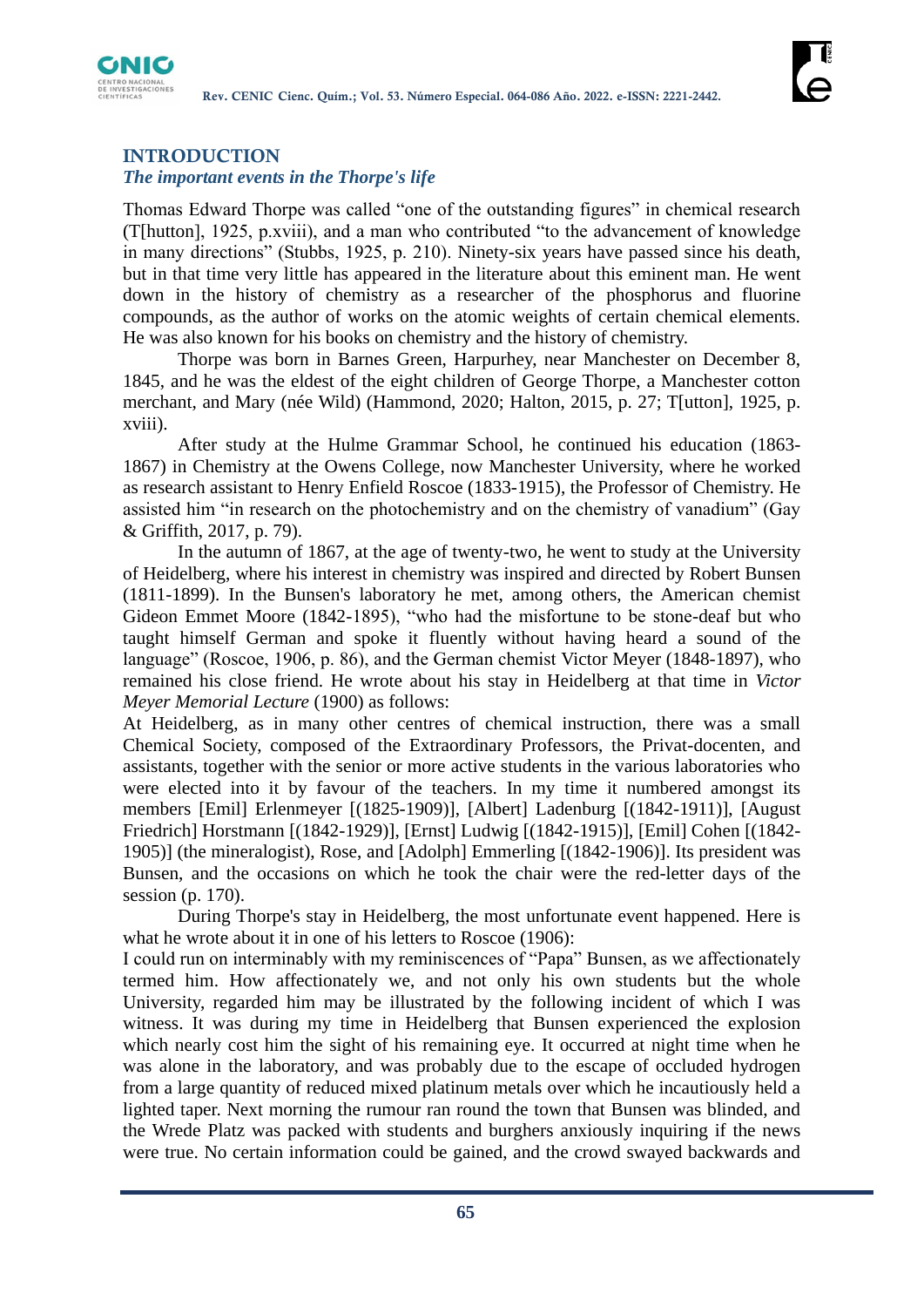

forwards throughout the day waiting for tidings. It was late in the afternoon before a proper examination could be made, when it was discovered that the eye was safe (p. 86).

Bunsen also wrote about the explosion in his laboratory in a letter to Roscoe (1906) on May 24, 1869 as follows:

It is still rather difficult for me to write as my hands are not quite healed, but I cannot delay any longer my answer to your friendly sympathetic letter, as I do not wish you to be uneasy about me. The cause of the explosion is to me still quite inexplicable. I had prepared about a pound of a mixture of metallic rhodium and iridium by reduction with zinc according to a method which I have described, and dried it on a water-bath to  $100^{\circ}$ C. On lightly touching the finely divided metals, not yet quite cold, with my finger, the whole mass exploded as rammed-in powder does; and this is all the more puzzling, as I have often rubbed the same sort of powder violently in a mortar in similar quantities from other platinum residues entirely without danger, and heated similar preparations of this kind redhot in vacuo without any gas being given out, and certainly no hydrogen gas. My left hand, with the first finger of which I touched the mass, saved my eyes, as my face and eyes were only superficially burned by the flames which penetrated through my fingers. My eyes are now unhurt, with the exception of singed eyebrows and eyelashes, and so the whole explosion will leave no serious results behind (pp. 82-83).

After completing his studies (1867-1869) at the University of Heidelberg, Thorpe, at the age of 24, received the degree of Doctor of Philosophy (Ph.D.) and the degree of Master of Arts (M.A.). In the archives of *the Royal Society of London* there are letters sent by him, among others to his mother. In one of them, dated April 21, 1869, he "describing his examination day, visiting around 20 professors and attending a closed-door conclave in the Senate Chamber. … His award of Doctor of Philosophy and Master of Arts from Heidelberg" ("Record. MS/373/1/76", n.d.).

After his stay in Heidelberg, he moved to Bonn, where he worked for several months for August Kekulé (1829-1896). He, in collaboration with Kekulé, completed his experimental research *Ueber die Aethylbenzoesäure* (Thorpe & Kekulé, 1869; Kekulé & Thorpe, 1869). The German chemist Richard Anschütz (1852-1937), professor of chemistry at the University of Bonn, in his biographical book on Kekulé published in 1929, wrote about this experimental study as follows:

*Professor der Chemie am College of Science and Technologie in London Bedeutendes leistete. Sie bewiesen, daß die nach Kekulés Methode aus Bromäthylbenzol mit Natrium und Kohlensäure bereitete Aethylbenzoesäure identisch ist mit der Säure, die F i t t i g aus Diäthylbenzol, dem Produkt von Natrium und Bromäthyl auf Bromäthylbenzol, durch Oxydation mit Salpetersäure erhalten hatte* (Professor of Chemistry at the College of Science and Technology in London made significant contributions. They proved that the ethylbenzoic acid prepared according to Kekulé's method from bromoethylbenzene with sodium and carbonic acid is identical to the acid which [Rudolf] Fittig [1835-1910)] had obtained from diethylbenzene, the product of sodium and bromoethyl on bromoethylbenzene, by oxidation with nitric acid) (p. 386).

In 1870, he returned to Britain and was elected to the Professorship of Chemistry in the Andersonian College of Glasgow. In the same year he married Caroline Emma Watts, the daughter of the Dr. John Watts, who was a Chairman of the Manchester School Board and the Union of Lancashire and Cheshire Inistitutes (Waterson & Shearer, 2006, p. 934).

In 1874, he was appointed Professor of Chemistry in the the Yorkshire College of Science in Leeds (B[edson], 1926, p. 1039). Eleven years later, in 1885, he went to London, where as successor of Edward Frankland (1825-1899), he became Professor of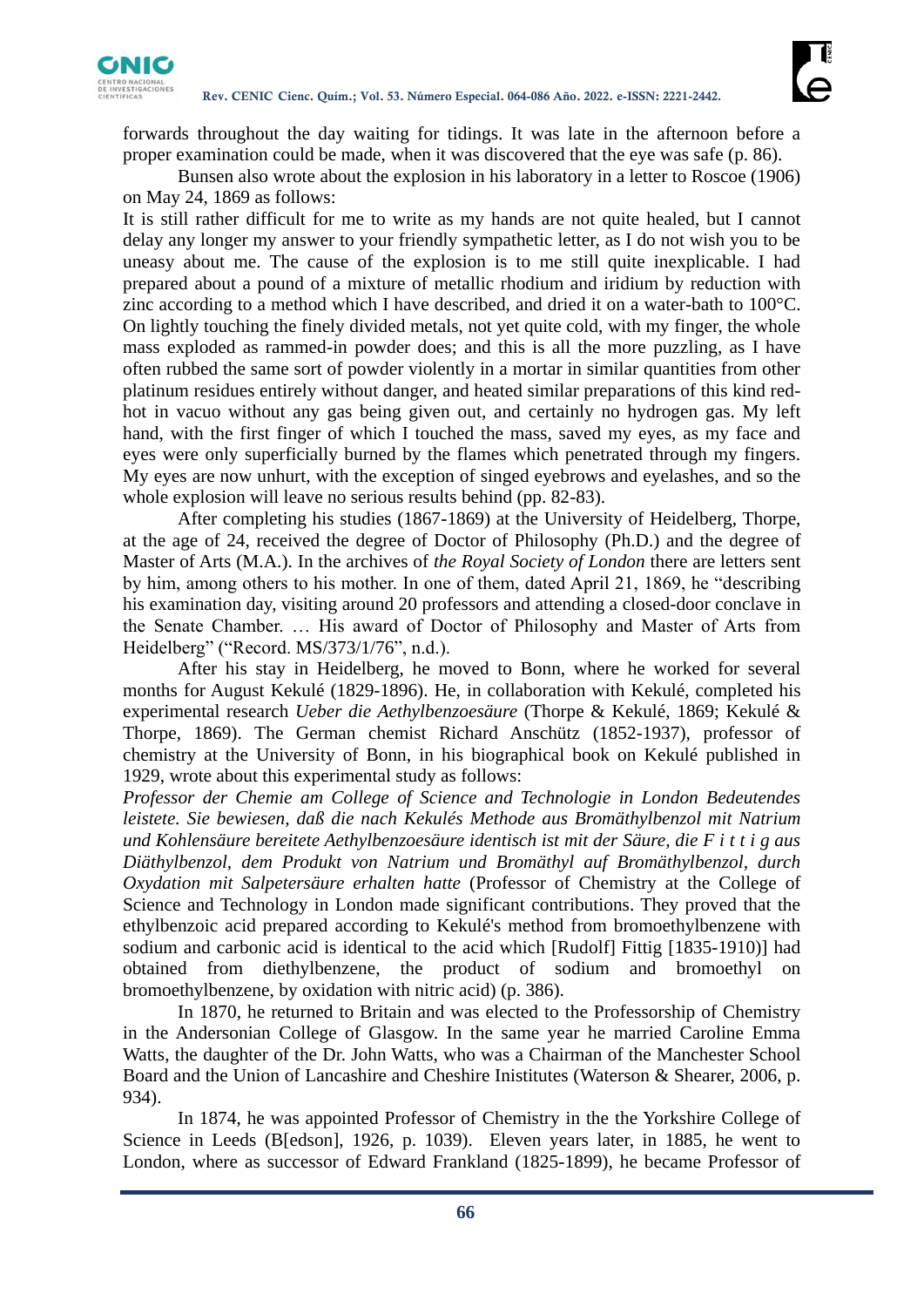

Chemistry at the Normal School of Science and Royal School of Mines at South Kensington, later known as the Royal College of Science, and from 1907 as the Imperial College of Science and Technology.

In 1894, Thorpe left academic life. He became Director of the Government Laboratory in Somerset House London, and remained in this post until 1909. Then, he accepted the invitation to resume the Professorship of General Chemistry at the Imperial College of Science and Technology at South Kensington, and worked there until 1912, when he was succeeded by Sir William Tilden (1842-1926).

He died of a heart attack in Whinfield, Salcombe (South Devon) on February 23, 1925, at the age of eighty. In the same year, the British chemist Alfred Edwin Howard Tutton (1864-1938) published his obituary in *Nature*. He wrote in it:

Sir Edward Thorpe thus passes from our ken in his eightieth year, full of honours as of years, and with a published record of scientific work which it is given to few scientists to achieve. He leaves no children, so that our sympathy will therefore go out in all the greater measure to his lifelong companion, Lady Thorpe, who has so devotedly watched over and cared for him, and made his home a paradise (p. 345).

### **Thorpe's participation in the scientific celebrations abroad**

In 1892, Thorpe and his wife participated in the Celebration of the Tercentenary of the University of Dublin (Ireland). He was one of 24 people who received the Honorary Degree of *Doctor of Sciences* on Wednesday, July 6 ("Records of the Tercentenary", 1894, pp. 113, 119). Six years later in 1900, he visited Berlin to participate in the conference devoted to the 200th Anniversary of the *Königlich Preußischen Akademie der Wissenschaften* (Royal Prussian Academy of Sciences). Figure 1 is a photography made during this celebration ("200th Anniversary of Berlin", 1900). The American biochemists Benjamin Harrow (1888-1970) inserted this photo on the one of first pages of his book entitled *Eminent Chemists of Our Time.* He also wrote that it "showing several eminent chemists was taken at one of the international scientific gatherings" (Harrow, 1920, p. 8).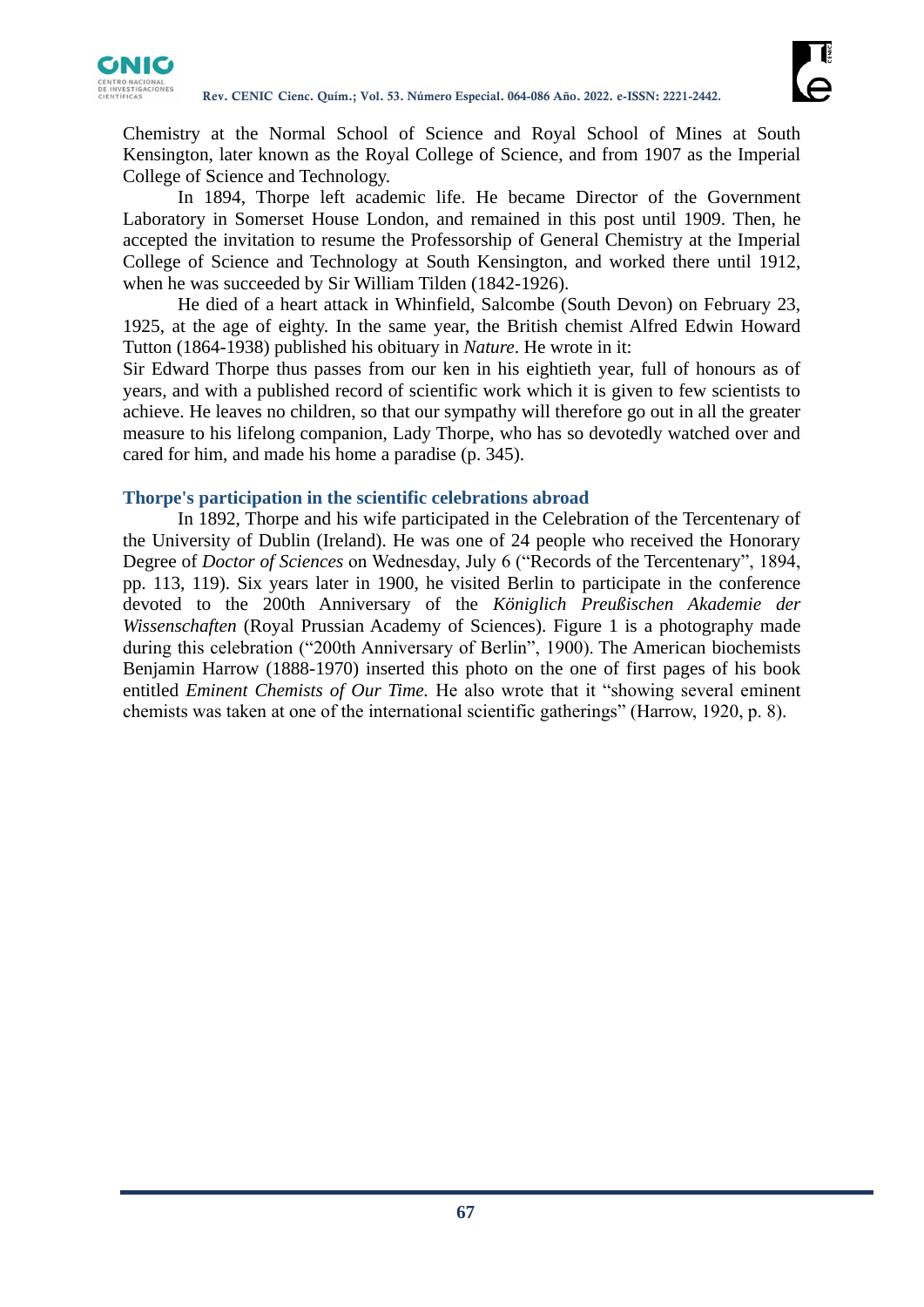



*Fig. 1*. *Thorpe with the group of the prominent chemists ("200th Anniversary of Berlin", 1900).*

Photograph was published by Harrow thanks to the kindness of the Dutch chemist Ernst Julius Cohen (1869-1944) (Donnan, 1948). Thorpe is first from the right in the second row; to his right are the German chemist Clemens Alexander Winkler (1838-1904), who discovered germanium in 1886, the German chemist Hans Heinrich Landolt (1831- 1910), the Finnish chemist and historian of chemistry Edvard Hjelt (1855-1921), the Danish chemist Sophus Mads Jørgensen (1837-1914), and the German chemist and historian of chemistry Albert Ladenburg. Seated from the left to right in the front row are the Dutch chemist Jacobus Henricus van't Hoff (1852-1911), who won the Nobel Prize in Chemistry in 1901, the Russian - German chemist Friedrich Konrad Beilstein (1838- 1906), the Scottish chemist William Ramsay (1852-1916), who found neon, argon, krypton, and xenon in air and was awarded the Nobel Prize in Chemistry in 1904, the Russian chemist D. I. Mendeleev, who discovered the Periodic Law in 1871, the German chemist Adolf von Baeyer (1835-1917), who received the Nobel Prize in Chemistry in 1905, and the Italian chemist Alfonso Cossa (1833-1902).

From 25 to 28 September 1906, he took part in the Quatercentenary Celebrations of the University of Aberdeen (Scotland) ("The Quatercentenary Celebrations", 1906, p. 576; Anderson, 1907, p. 264).

#### **Thorpe's works**

The list of works published by him includes a number of articles and books that appeared in print for fifty-seven years from 1867 to 1924 (Thorpe, 1867; Thorpe, 1924). He conducted research on a wide range of subjects. The majority of these are the papers presenting the results of his experimental works, published in *Journal of the Chemical*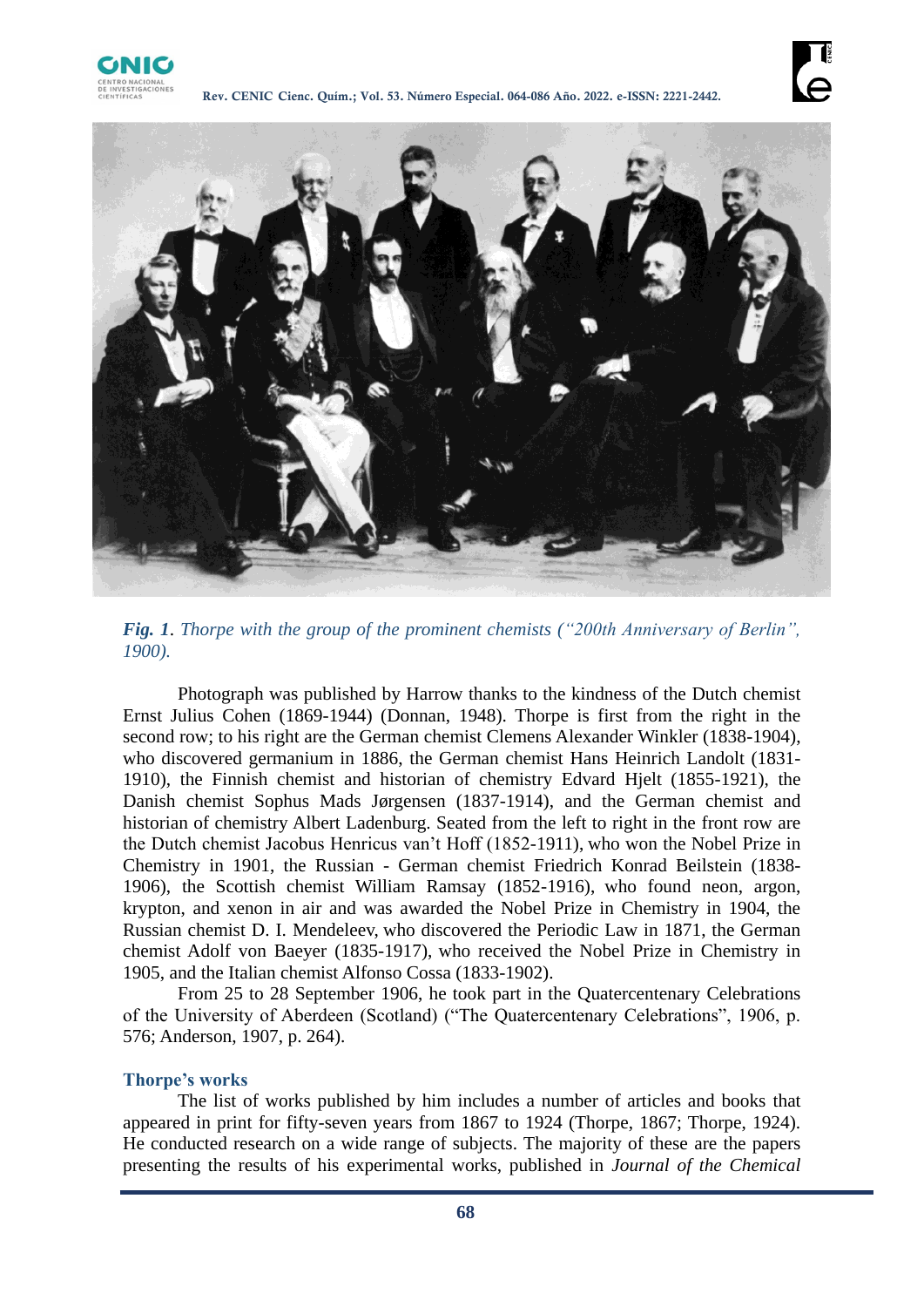

*Society*, *Transactions* as well as in other British and German journals. Among them are his original articles devoted to the relation between the molecular weights of inorganic substances and their specific gravities (Thorpe, 1880a), the researches on the estimation of arsenic in fuel (Thorpe, 1903a), in brewing materials (Thorpe, 1903b), in wall-papers (Thorpe, 1906a) as well as articles on the measurement of the viscosity of organic substances (Thorpe & Rodger, 1894).

He carried out the determinations of the atomic weights of titanium (Thorpe,1883; Thorpe, 1885) and radium (Thorpe, 1908). In addition, he published in the *Journal of the Chemical Society* in 1887 his works on the atomic weights of gold and silicon written in collaboration with A. P. Laurie and J. W. Young, respectively (Thorpe & Laurie, 1887; Thorpe & Young, 1887).

Thorpe, jointly with Tutton published in the *Journal of the Chemical Society*  several papers with the results of research on the oxides and other compounds of phosphorus. The first paper published in 1886 concerned new phosphorus tetroxide  $(P_2O_4)$ (Thorpe, & Tutton, 1886). The second article described the isolation and determination of the constitution and properties of oxide with the formula  $P_4O_6$  (Thorpe & Tutton, 1890). The third paper described a number of reactions of this oxide, for instance obtaining pure phosphorus pentabromide, presented in such an equation:  $5P_4O_6 + 20Br_2 = 8 PBr_5 +$ 6P2O5 (Thorpe & Tutton, 1891, p. 1021). The fourth article, published in *Zeitschrift für anorganische Chemie* in 1892, concerned another compound, phosphorus sulphoxide obtained according to the equation:  $P_4O_6 + 4S = P_4O_6S_4$  (Thorpe & Tutton, 1892, p. 5).

He also carried out researches on some volatile fluorine substances. In collaboration with J. W. Rodger, he obtained a new gaseous compound, *thiophosphoryl fluoride* (PSF3) (Gay & Griffith, 2017, p. 81). When the mixture of arsenic trifluoride and phosphorus thiochloride is heated in a sealed glass tube at 150°C, the following reaction take place:  $\text{AsF}_3 + \text{PSC1}_3 = \text{AsC1}_3 + \text{PSF}_3$  (Thorpe & Rodger, 1889, p. 306).

In 1892, he collaborated with Walter Kirman in research on *fluosulphonic acid*, SO<sub>2</sub>(OH)F (Thorpe & Kirman, 1892). One year later, this paper was also published in *Zeitschrift für anorganische Chemie* (Thorpe & Kirman, 1893).

He took part in four solar eclipse expeditions in 1870, 1878, 1886, and 1893 (Roscoe & Thorpe, 1871; De W. Abney & Thorpe, 1889; De W. Abney & Thorpe, 1896). In July 1878, he traveled to La Junta, Colorado (U.S.A.) to observe the solar eclipse. Before returning to Britain, he carried out a magnetic survey along the fortieth parallel, between the Atlantic and the Great Salt Lake Utah (Thorpe, 1880b). Eight years later, in 1886, he carried out a magnetic survey of the British Isle (Rücker & Thorpe, 1889).

A large number of the results of the experimental research carried out by him were published in *Berichte der deutschen chemischen Gesellschaft*, *Justus Liebigs Annalen der Chemie*, *Angewandte Chemie*, *Annalen der Physik* and *Zeitschrift für anorganische Chemie* ("Wiley Online Library", 2020). Most of them were German translations of articles previously published in British journals.

## **Thorpe's other works in chemistry**

In 1873, the first edition of his *A Manual of Inorganic Chemistry* was published in New York. A year later, the first volumes of this textbook was published by William Collins, Sons & Company in London (Thorpe, 1874a). A new edition of *A Manual of Inorganic Chemistry* appeared in 1877 (Thorpe, 1877a; Thorpe, 1877b). This textbook was reprinted twice in 1896 and 1898.

The first edition of his *Quantitative Chemical Analysis* was published in London by Longmans Publishing House in 1873 (Thorpe, 1873). A year later, this book was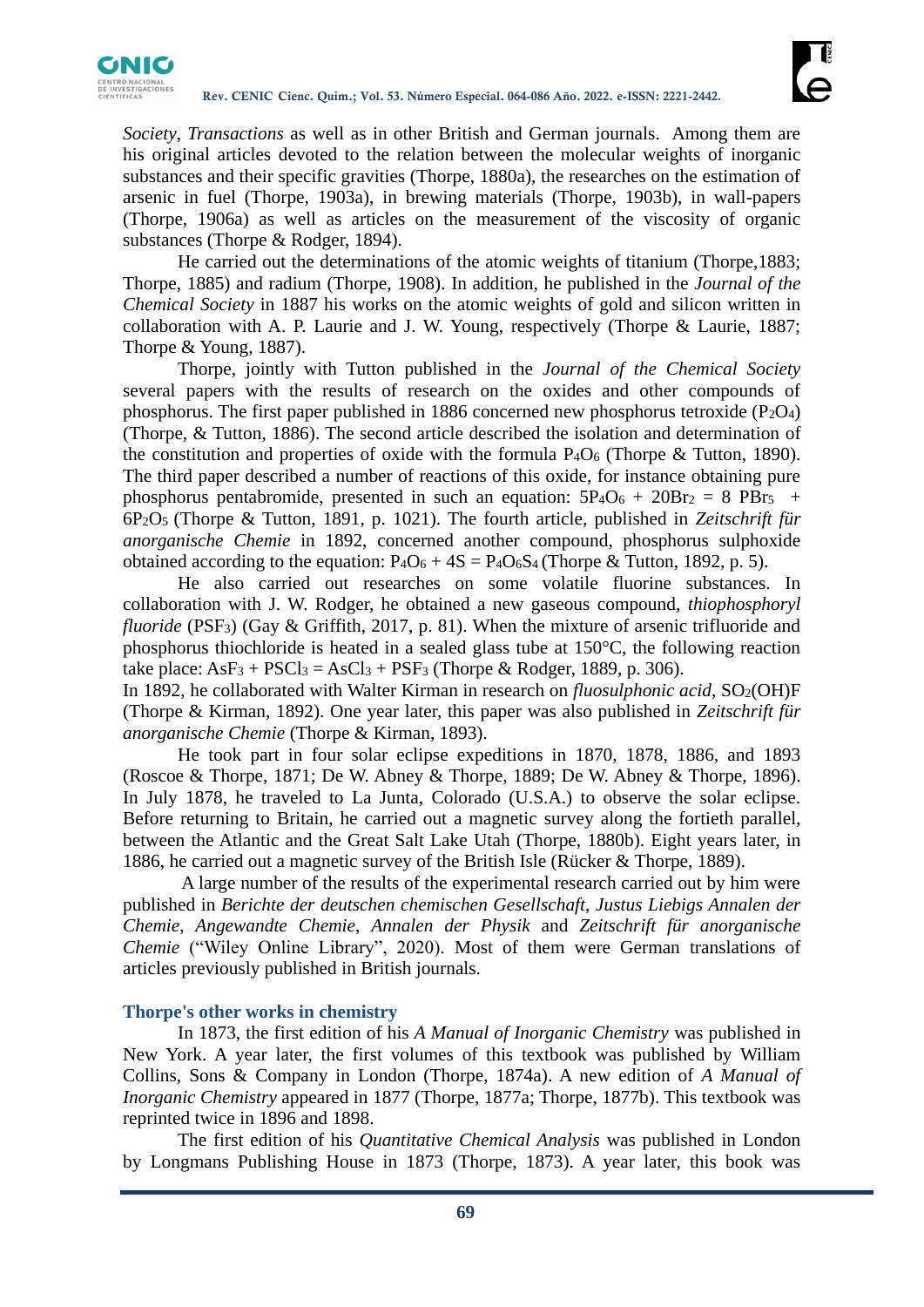

published in New York (Thorpe, 1874b). This book has been published many times. Its 11th edition was published in 1894, and the 13th impresion was published in 1902 (Thorpe, 1894; Thorpe, 1902a).

In 1874, the first edition of a book written by Thorpe together with the chemist Matthew Moncrieff Pattison Muir (1848-1931) under the title *Qualitative Chemical Analysis and Laboratory Practice* was published (Thorpe & Muir, 1874). The sixth edition of this book was published in 1890, and ninth impression in 1898. Editions of this book were also reissued in 1909, 2012 and 2017 ("WorldCat. Qualitative", n.d.).

In 1878, a book under the title *Coal*. *Its history and Uses* was published. He was its editor. There are two chapters with a common title *The Chemistry of Coal*, which were written by him (Thorpe, 1878, pp. 164-223).

In London, in 1891 a new edition of Thorpe's *A Series of Chemical Problems with Key for Use in Colleges and School* was published (Thorpe, 1891a). In the preface to this book, Roscoe wrote:

THE following complete series of Questions and Problems in Elementary Chemistry will prove a great boon to those engaged either in teaching or in learning the science. They were prepared by my friend DR. THORPE, with special reference to our junior classes in Owens College, in which my "Elementary Chemistry" is used; but they will of course also be available where any other modern text-book is employed (p. V).

A three-volume edition of his *A Dictionary of Applied Chemistry* was published in 1890-1893 (Thorpe, 1890a; Thorpe, 1891b; Thorpe, 1893a). Subsequent five-volume editions of the *Dictionary* were published in 1912-1913, 1918-1919, and 1921-1924 (Thorpe, 1921a; Thorpe, 1921b; Thorpe, 1922a; Thorpe, 1922b; Thorpe, 1924). After Thorpe's death, the chemists Martha Annie Whiteley (1866-1956) and Jocelyn Field Thorpe (1872-1940) continued working on the *Dictionary* as coeditors (Gay & Griffith, 2017, p. 106). Later, after J. F. Thorpe death in 1940, Whiteley became "editor-in-chief of the eleven-volume fourth edition of *Thorpe's Dictionary of Applied Chemistry* (1937- 1954)" (Creese, 1997, p. 42).

In 1899, Thorpe as a Principal Chemist of the Government Laboratory published a *Report to the Secretary of State for the Home Department on the Use of Phosphorus in the Manufacture of Lucifer Matches* (Thorpe, 1899, pp. 1-77).

He was one of the five scholars who edited *The Scientific Papers* of an English chemist and natural philosopher Henry Cavendish (1731-1810) for the printed edition (Thorpe, Chree, Dyson, Geikie, & Larmor, 1921). He is also an author of books reviews published in *Nature*, for instance*,* about the French chemist Antoine-Laurent Lavoisier (1743-1794 (Thorpe, 1890b), the Finnish chemist Johan Gadolin (1760-1852) (T[horpe], 1911a), chemical climatology (Thorpe, 1872), and service chemistry (Thorpe, 1920c).

## **Thorpe's books on the history of chemistry**

In 1894, the first edition of his *Essays in Historical Chemistry* was published in London (Thorpe, 1894). The second edition of this book was published eight years later (Thorpe, 1902b), and the third in 1911 (Thorpe, 1911a). It was also published in 1923, 1931, 1972, 2009, and 2013 ("WorldCat. Essays in", n.d.).

Thorpe's book on the life of the English chemist and natural philosopher Humphry Davy (1778-1829) was first published in 1896 by Cassel & Company in London (Thorpe, 1896a). In the same year, this book was published in New York by Macmillan & Co., Limited (Thorpe, 1896b). This book was reissued several times in the 20th and 21st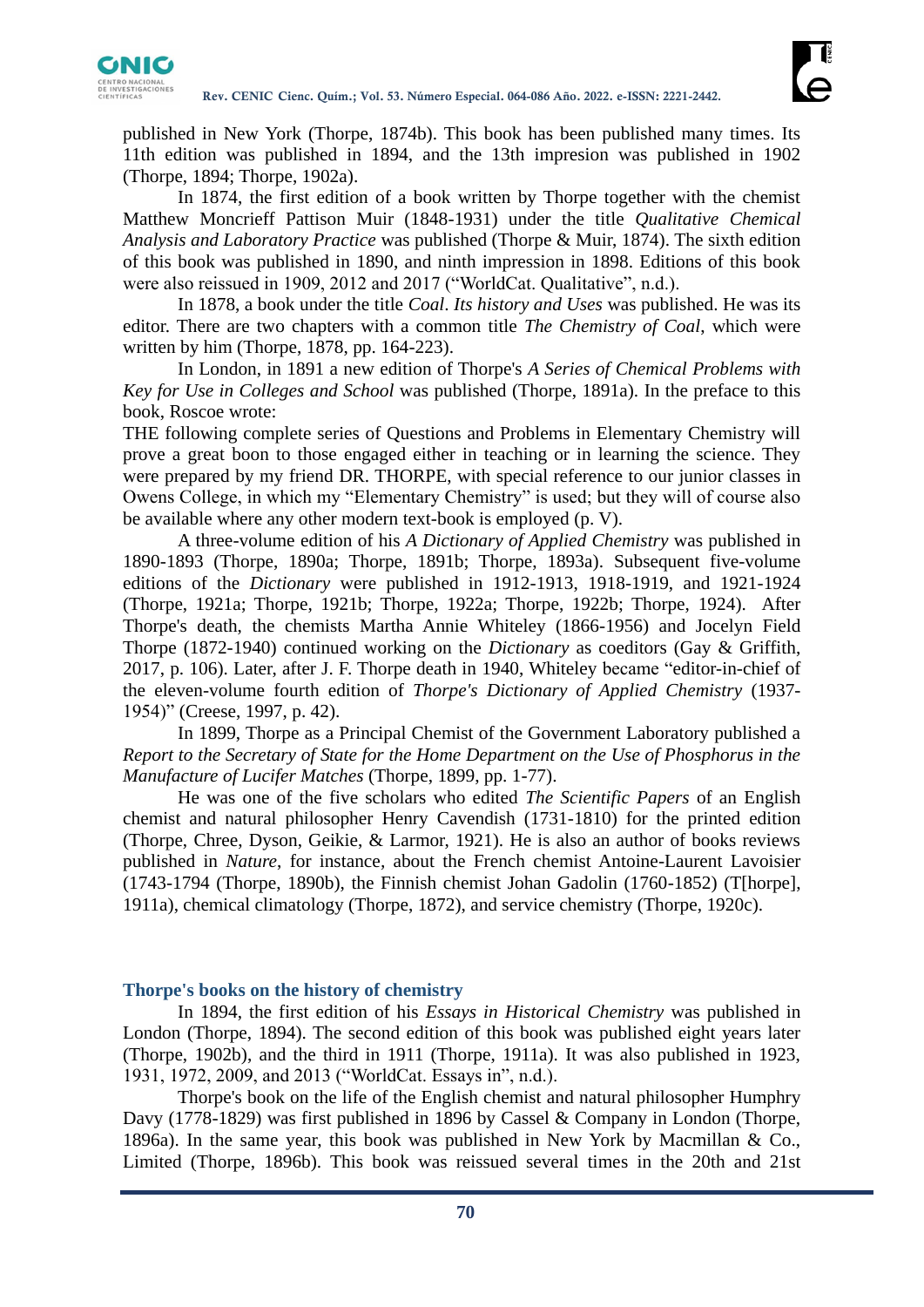

centuries (1901, 2007, 2010, 2013, 2017, 2020) ("WorldCat. Humphry", n.d.).

He is the author of a book on the life of the English chemist and natural philosopher Joseph Priestley (1733-1804). It was published in London and in New York in 1906 (Thorpe, 1906). The reprints of this book have appeared many times, in 1976, 1993, 2010, 2012, and 2018 ("WorldCat. Joseph", n.d.).

In the years 1909-1910, in the London Publishing House "Watts & Company" his two-volume *History of Chemistry* was published (Thorpe, 1909b; Thorpe, 1910). This book was also published in 1914, 1921, 1924, 1930, 1972, 2015, and 2019 ("WorldCat. History of", n.d.). In 1911, his book under the title S*toria Della Chimica*. *Versione Dall'inglese* was published in Italy in the translation of Rinaldo Pitoni (1864-1940) (Thorpe, 1911b).

## **CONCLUSION**

Thomas Edward Thorpe was one of the prominent British chemist of his time. He was elected a foreign corresponding member of *Imperatorskaya Sankt-Peterburgskaya akademiya nauk* (the Imperial St. Petersburg Academy of Sciences) on December 7, 1913 ("Torp Tomas Edvard", 2002). In 1871, he became Fellow of *the Chemical Society* ("List of the", 1909, p. 113), and a member of *British Association for the Advancement of Science* ("Report of the", 1900, p. 92). *The Royal Society of London* elected him a Fellow on June 1, 1876 ("List of Fellows", 2020, p. 141). On April 17, 1894, he became an honorary member of *the Manchester Literary & Philosophical Society* ("Memoirs and Proceedings", 1916, p. lxiii). He was awarded the Honoray Degree of LL.D. [Doctor of Laws] at the University of Glasgow in 1895 ("The University of", n.d.). *The Royal Society of London* elected him Foreign Secretary on November 30, 1899 ("The Record of", 1912, p. 209). On April 6, 1900, he was elected an honorary Fellow of *the Royal Society of Edinburgh* ("Transactions of the", 1901, p. 915). In 1902, he became a member of *the International Committee on Atomic Weights* (Holden, 1984, p. 7). In 1904, he was awarded the Honorary Degree Doctor of Science (D.Sc.) at Yorkshire College of Science, Leeds ("Honorary Graduates", n.d.).

On August 1, 1912, he was appointed to *the Royal Commission on Fuel and Engines* by the King of the of the United Kingdom of Great Britain and Ireland and of the British Dominions George V (1865-1936) ("The London Gazette", 1912, pp. 5721-5722). In 1921-1922, he was President of the British Association for the Advancement of Science (BAAS). On September 7, 1921, due to his absence owing to indisposition at the 89th BAAS meeting in Edinburgh, his 24-page Presidential address was read out by Principal Sir J. Alfred Ewing (1855-1935), Vice-President of the Association ("British Association for", 1922, pp. v, xxx, 1-24).

In 1881-1909, he received several distinctions and decorations for his achievements and his government service. In 1881, he was the first to receive the Longstaff Prize, known as the Longstaff Medal, which is awarded to the Fellow of the Chemical Society who has done the most to advance chemical science (" List of the", 1909, p. 10).

On November 9, 1889, the English physiologist Michael Foster (1836-1907), secretary of the Royal Society, in a letter sent to him wrote: "that the President and Council of the Royal Society have awarded him the Royal Medal for his 'researches on Fluroine Compound' and for his 'determination of the Atomic Weights of Titanium and Gold'" ("Record. NLB/3/909", n.d.).

On May 24, 1900, he was appointed a Companion of the Order of Bath (C.B.) by Queen Victoria (1819-1901) ("The London Gazette", 1900, pp. 3629-3630). On July 22,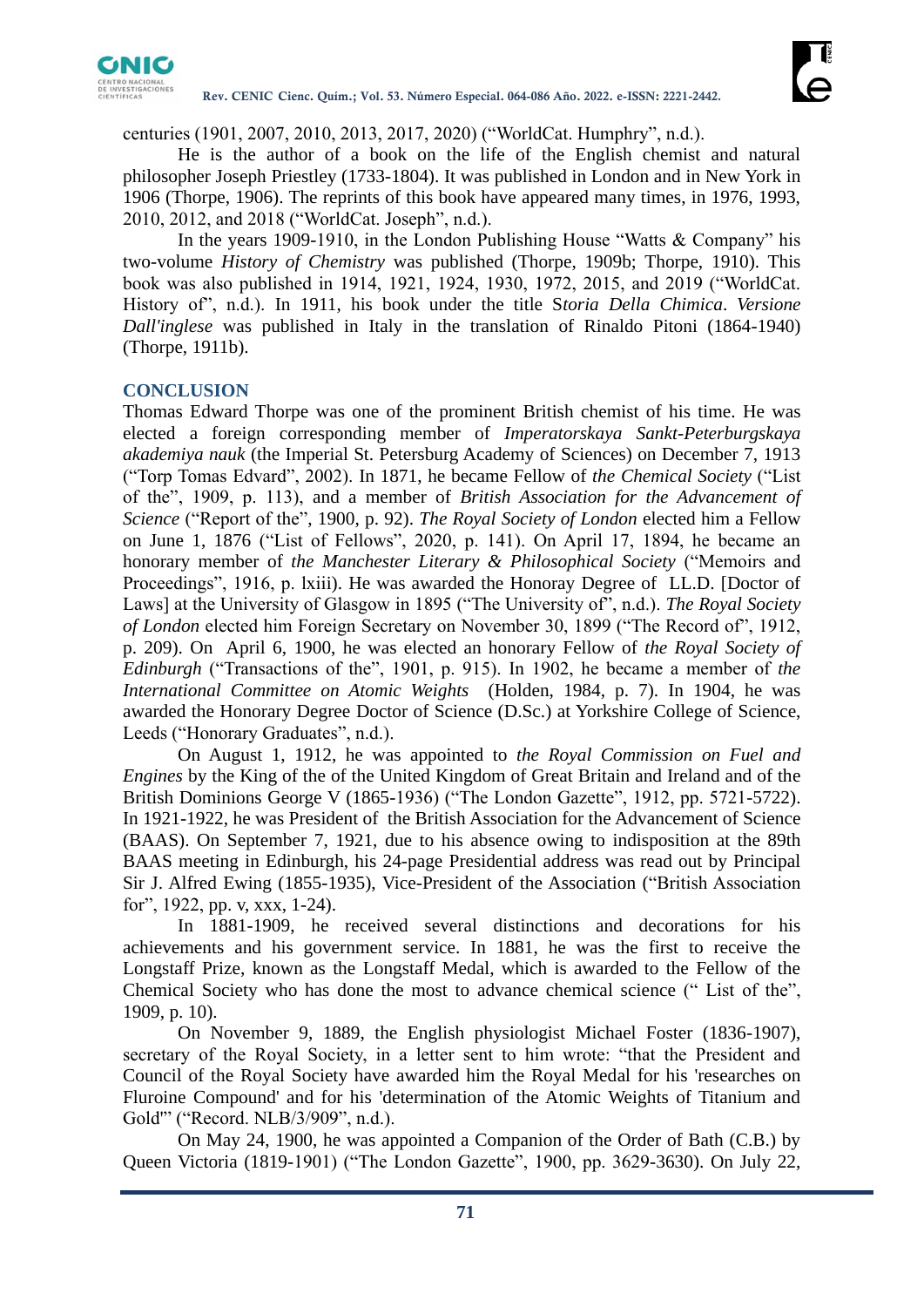

1909, he was knighted at Buckingham Palace by the King of the United Kingdom of Great Britain and Ireland and Emperor of India Edward VII (1841-1910) ("The London Gazette", 1909, p. 5805).

After Thorpe, not only his papers and books survived. In addition, several of his portraits were produced. One of them was included by Anschütz in his book about life and works of Kekulé (Anschütz, 1929, p. 386). His portrait, taken in 1917 by the photographer Walter Stoneman (1876-1958), is in the collection of the *National Portrait Gallery* in London ("Sir Thomas Edward", n.d.).

His two other portrait photographs are available in the archives of the Royal Society ("Reference number IM/Maull/004597", n.d.; "Reference number IM/Maull/004598", n.d.). Five his portraits taken in different years are in *The Royal Society Picture Library*. In the first photography, he is depicted standing and leaning with one elbow on a laboratory bench ("Portrait of Thomas Edward", 1900-1910). The second photo shows a group portrait of him, the Swedish chemist Svante August Arrhenius (1859-1927), and Roscoe ("Group portrait of three", 1910-1915). His third portrait photograph was made in the 1870s ("Portrait of Thomas Edward", 1870s). In the fourth photo he is seated and half turned ("Portrait of Thomas Edward", 1872-1874), and in the fifth image, he is shown along with seven other professors at Andersonian College ("Group portrait of Andersonian", 1900).

Thorpe was the author of Obituaries and Memorial Lectures on the chemists of his time. He wrote an *Obituary Notices* of the British chemists Edward Sonstadt, 1829-1908 (Thorpe, 1909a), Henry Roscoe, 1833-1915 (T[horpe], 1917), Sydney Lupton, 1850–1918 (Thorpe, 1919), and James Emerson Reynolds (1844-1920) (Thorpe, 2020a) as well as the Danish chemist Julius Thomsen, 1826-1909 (T[horpe], 1911b) and the Dutch chemist Antoine Paul Nicolas Franchimont (1844–1919) (Thorpe, 1920b). He was also the author of *Memorial Lectures* on the German chemists Herman Kopp (1817-1892) and Victor Meyer, and the Swedish chemist Per Teodor Cleve (1840-1905), which were published in the *Journal of the Chemical Society, Transaction* in 1893-1906 (Thorpe, 1893b; Thorpe, 1900; Thorpe, 1906b).

Thorpe was not only an excellent yachtman, but also he wrote two books on this subject. In 1905 appeared his *A Yachtsman's Guide to the Dutch Waterways* (Thorpe, 1905). Eight years later, in 1913, his second book was published under the title *The Seine from Havre to Paris* (Thorpe, 1913).

Tutton in his *Obituary Notice* published in *Proceedings of the Royal Society of London* in December, 1925 wrote about him as follows:

An able and incisive speaker, compelling attention (in spite of his short stature) both by his resonant voice and his always interesting matter, a brilliant lecturer and experimenter, a faithful teacher, who never make himself clearly uncerstood, and an original investigator of keen penetration, infinite resource, consummate manipulative skill, scrupulous accuracy and its ever-accompanying quality of neatness, Sir Edward Thorpe not only inspired those who had the good fortune to study under him, but impressed the honourable mark of thoroughness and trustworthiness on the department of British Science which he so well represented. The spirit of research ever emanated from him and vivified all his teaching, and it may be hoped, and indeed believed, that its leaven has quickened the spirits of a band of devoted students, striving to emulate his fine example and to work for the honour of British Science and the acquirement of true knowledge for its own sake, throughout the whole of the Empire (pp. xxiii-xxiv).

This outstanding British chemist and historian of chemistry took forever a welldefined place in the history of chemistry. His name is associated with studies of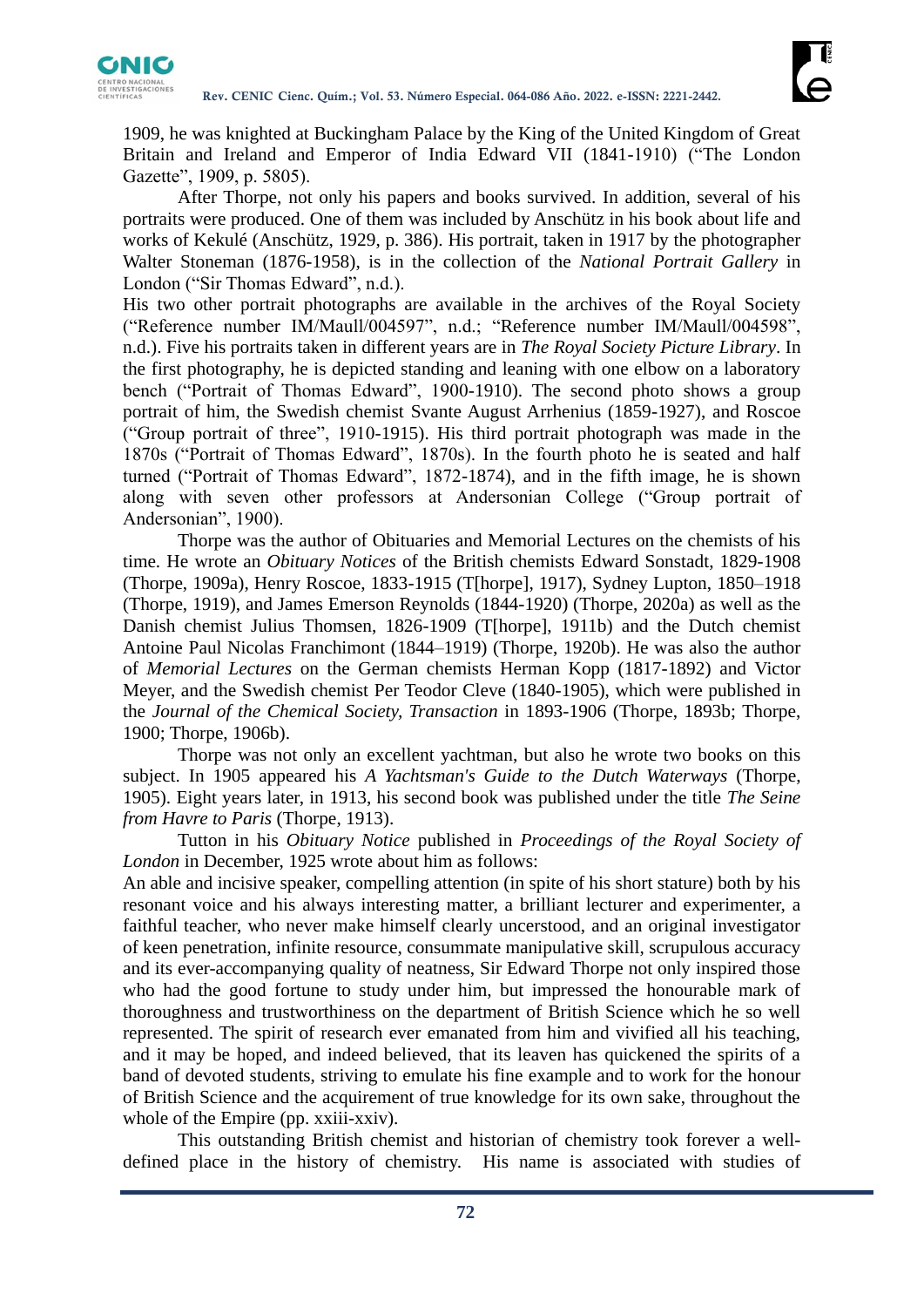

phosphorus chemistry and fluorine compounds. He is known for his papers on the determination of the atomic weights of some chemical elements. The results of his original experimental studies have been published in scientific journals in Great Britain and Germany. His book on the history of chemistry has been published many times, not only in Great Britain, but also in Italy. His five-volume *A Dictionary of Applied Chemistry* had three editions during his lifetime, and after his death, it also served chemists in an extended fourth edition.

# **BIBLIOGRAPHIC REFERENCES**

*200th Anniversary of Berlin Academy*. (1900). Public Domain. Retrieved from Wikimedia Commons website: https://commons.wikimedia.org/wiki/Category:Portrait\_photographs\_of\_Dmitri\_Mendelee

v#/media/File:200\_y\_Anniversary\_of\_Berlin\_Academy\_1900.jpg

Anderson, P. J. (Ed.). (1907). *Record of the Celebration of the Quatercentenary of the University of Aberdeen. From 25th to 28th September, 1906*. Aberdeen. Retrieved from https://archive.org/details/recordofcelebra00univ/page/n7/mode/2up

Anschütz, R. (1929). *August Kekulé. Leben und Werken.* Band I. Berlin: Verlag Chemie, G.M.B.H. Retrieved from https://archive.org/details/b29931654\_0001/page/n3/mode/2up

B[edson], P. P. (1926). Sir Edward Thorpe. *Journal of Chemical Society*, *129*, 1031- 1050. https://doi.org/10.1039/JR9262900993

*British Association for the Advancement of Science*. *Report of the Eighty-Ninth Meeting*. *Edinburgh-1921. September 7-14*. (1922). London: John Murray. Retrieved from https://archive.org/details/reportofbritisha22adva/page/n43/mode/2up

Creese, M.R.S. (1977). Martha Annie Whiteley (1866-1956): Chemist and Editor. Bulletin for the History of Chemistry, *20*, 42-45. Retrieved from http://acshist.scs.illinois.edu/bulletin\_open\_access/bull97-num20.php

De W. Abney, W., & Thorpe, T. E. (1889). XI. On the Determination of the Photometric Intensity of the Coronal Light during the Solar Eclipse of August 28-29, 1886. *Philosophical Transactions of the Royal Society of London*. (A.), *180*, 363-382. https://doi.org/10.1098/rsta.1889.0011

De W. Abney, W., & Thorpe, T. E. (1896). XII. On the Determination of the Photometric Intensity of the Coronal Light during the Solar Eclipse of April 16th, 1893. *Philosophical Transactions of the Royal Society of London*. Series A, *Containing Papers of a Mathematical or Physical Character*, *187*, 433-442. https://doi.org/10.1098/rsta.1896.0012

Donnan, F. G. (1948). Ernst Julius Cohen. 1869-1944. *Obituary Notices of Fellows of the Royal Society*, *5*(16), 666-687. Retrieved from http://www.jstor.org/stable/768764

Gay, H., Griffith, W. P. (2017). *The Chemistry Department at Imperial College London. A History, 1845-2000*. London, Singapore: World Scientific Publishing Europe Ltd.

*Group portrait of Andersonian Professors*. (1900). Retrieved from: https://pictures.royalsociety.org/image-rs-11554

*Group portrait of three chemists*. (1910-1915). Retrieved from: https://pictures.royalsociety.org/image-rs-11558

Halton, B. (2015). *A Legacy of Lancashire*. *Its Chemists, Biochemists and Industrialists*. Wellington: Victoria University of Wellington. Retrieved from https://archive.org/details/ALegacyOfLancashireItsChemistsBiochemistsAndIndustrialists/ page/n35/mode/2up

Hammond, P. W. (2020). *Thorpe, Sir Thomas Edward (1845–1925).* Oxford Dictionary of National Biography. Oxford: Oxford University Press.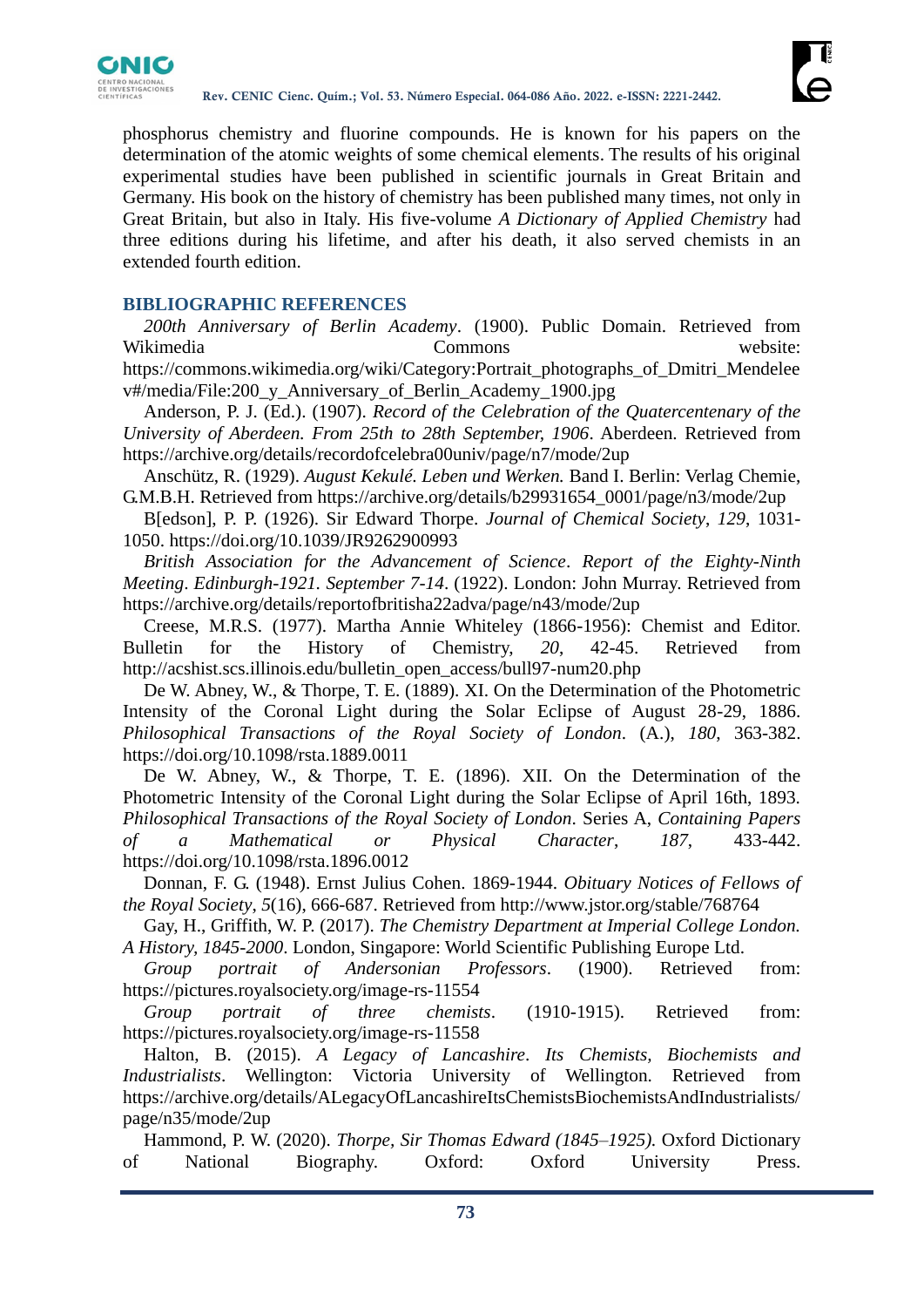

https://doi.org/10.1093/ref:odnb/36514

Harrow, B. (1920). *Eminent Chemists of Our Time.* New York: D. Van Nostrand Company. Company. **Retrieved** from the settlement of  $\mathbb{R}$  etnieved from the set of  $\mathbb{R}$  and  $\mathbb{R}$  etnieved from the set of  $\mathbb{R}$  etnies of  $\mathbb{R}$  etnies of  $\mathbb{R}$  etnies of  $\mathbb{R}$  etnies of  $\mathbb{R}$  etn

https://archive.org/details/eminentchemistso00harruoft/page/n7/mode/2up?q=

Holden, N. E. (1984). The International Commision on Atomic Weights – An Early Historical Review. *Chemistry International*, *1*, 5-12. Retrieved from https://archive.org/details/chemistryinterna06unse/page/n5/mode/2up

*Honorary Graduates, 1904-2019*. *University of Leeds*. (n.d.). Retrieved from http://www.leeds.ac.uk/projectleeds/download/77/honorary\_graduates

Kekulé,A., Thorpe, T. E.(1869). XXXII.—On ethylbenzoic acid. *Journal of the Chemical Society*, *22*, 366-368. https://doi.org/10.1039/JS8692200366

*List of Fellows of the Royal Society 1660–2019*. (2020). Retrieved from

http://royalsociety.org/uploadedFiles/Royal\_Society\_Content/about-

us/fellowship/Fellows1660-2019.pdf

*List of the Officers and Fellows of the Chemical Society*. (1909). London: Burlington House. Retrieved from https://archive.org/details/b24857853/page/n7/mode/2up

*Memoirs and Proceedings of the Manchester Literary & Philosophical Society. (Manchester Memoirs)*. Volume LIX. (1916). Manchester: Manchester Literary & Philosophical Society. Retrieved from https://archive.org/details/memoirsprocee59191415manc/page/n603/mode/2up

*Portrait of Thomas Edward Thorpe*. (1900-1910). Retrieved from https://pictures.royalsociety.org/image-rs-11557

Portrait of Thomas Edward Thorpe. (1872-1874). Retrieved from: https://pictures.royalsociety.org/image-rs-11555

*Portrait of Thomas Edward Thorpe*. (1870s). Retrieved from: https://pictures.royalsociety.org/image-rs-11556

*Record. MS/373/1/76. Reference number*. (n.d.). Retrieved from: https://catalogues.royalsociety.org/CalmView/Record.aspx?src=CalmView.Catalog&id=M S%2f373%2f1%2f76

*Record. NLB/3/909. Reference number*. (n.d.). Retrieved from: https://catalogues.royalsociety.org/CalmView/Record.aspx?src=CalmView.Catalog&id=N LB%2f3%2f909

*Records of the Tercentenary Festival of the University of Dublin Held 5th to 8th July 1892*. (1894). Dublin: Hodges, Figgis, & CO. (Ltd.). Retrieved from https://archive.org/details/recordsoftercent00trinuoft/page/112/mode/2up

*Reference number IM/Maull/004597*. *Thorpe, Sir Thomas Edward*. (n.d.). Retrieved from:

https://catalogues.royalsociety.org/CalmView/Record.aspx?src=CalmView.Catalog&id=I M%2fMaull%2f004597

*Reference number IM/Maull/004598*. *Thorpe, Sir Thomas Edward.* (n.d.). Retrieved from

https://catalogues.royalsociety.org/CalmView/Record.aspx?src=CalmView.Catalog&id=I M%2fMaull%2f004598

*Report of the Seventieth Meeting of the British Association for the Advancement Science.* (1900). London: John Murray, London. Retrieved from https://archive.org/details/reportofbritisha00scie/page/92/mode/2up

Roscoe, H. E. (1906). *The Life & Experiences of Sir Henry Enfield Roscoe, D.C.L., LL.D., F.R.S. Written by Himself*. London: Macmillan And CO., Limited, New York: The Macmillan Company. Retrieved from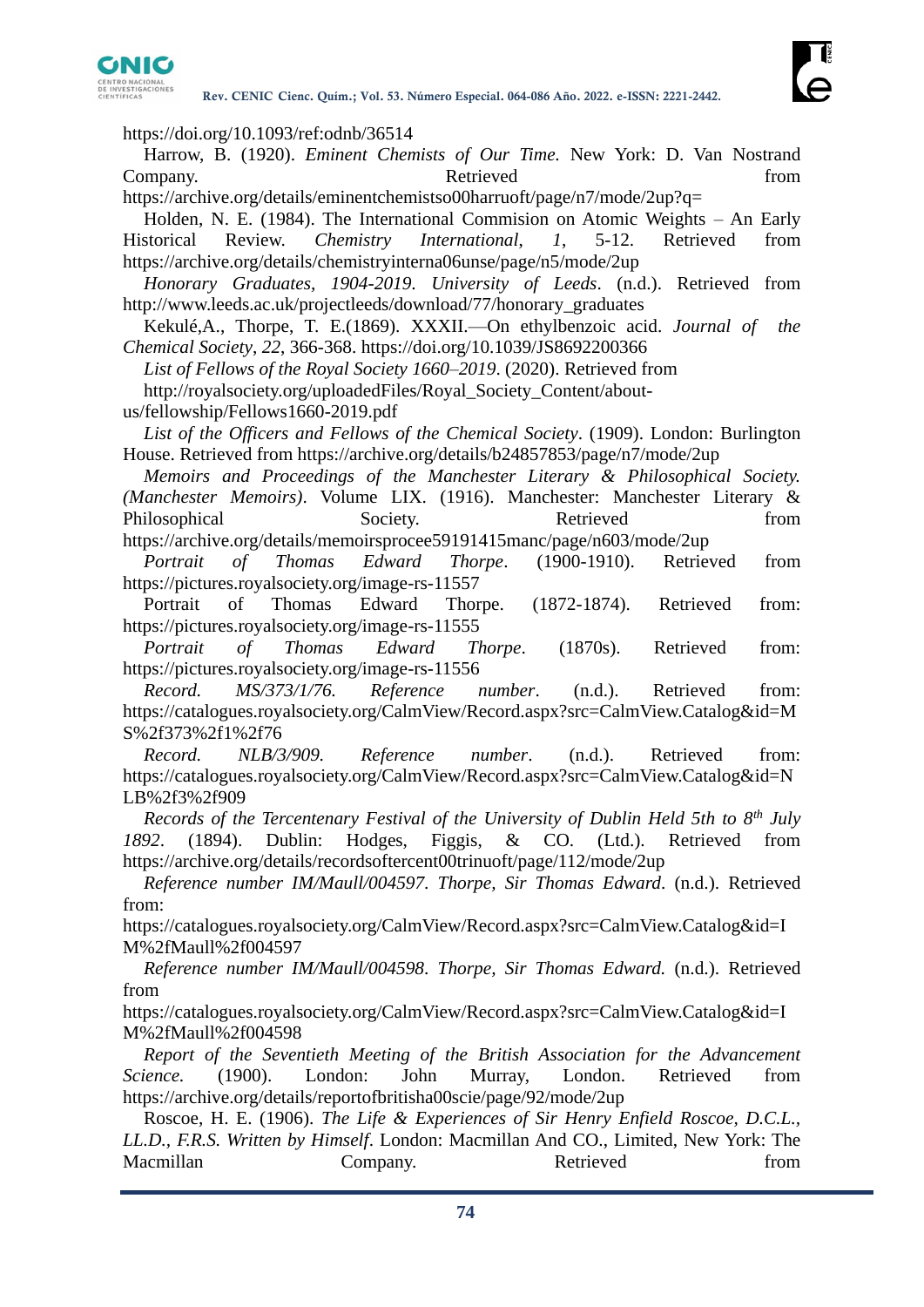

https://archive.org/details/lifeexperienceso00roscrich/page/n7/mode/2up

Roscoe, H. E., & Thorpe, T. E. (1871). XVII. On the Measurement of the Chemical Intensity of Total Daylight made at Catania during the Total Eclipse of Dec. 22nd, 1870. *Philosophical Transactions of the Royal Society of London*, *161*, 467-477. https://doi.org/10.1098/rstl.1871.0018

Rücker, A.W., & Thorpe, T. E. (1889). Bakerian Lecture.—A Magnetic Survey of the British Isles for the Epoch January 1, 1886. *Proceedings of the Royal Society of London*, *45*, 546-549.

https://doi.org/10.1098/rspl.1888.0125

*Sir Thomas Edward Thorpe*. (n.d.). Retrieved from: https://www.npg.org.uk/collections/search/portrait/mw236703

Stubbs, G. (1925). Obituary. Sir Edward Thorpe, C.B., F.R.S. *The Analyst*,*50*, 210-213. https://doi.org/10.1039/AN9255000210

*The London Gazette*. (2 August 1912). Issue 28632. Retrieved from https://www.thegazette.co.uk/London/issue/28632/page/5721

*The London Gazette*. (30 July 1909). Issue 28275. Retrieved from https://www.thegazette.co.uk/London/issue/28275/page/5805

*The London Gazette*. (8 June 1900). Issue 27200. Retrieved from https://www.thegazette.co.uk/London/issue/27200/page/3629

*The Quatercentenary Celebrations of the University of Aberdeen*. (1906). *Nature 74*(1927), 565-568. https://doi.org/10.1038/074565a0

*The Record of the Royal Society of London*. (1912). Third Edition. Entirely Revised and Rearranged. London: Printed for the Royal Society at the Oxford University. Retrieved from https://archive.org/details/recordofroyalsoc00roya/page/n3/mode/2up

*The University of Glasgow Story*. *Thomas Edward Thorpe* (n.d.). Retrieved from https://universitystory.gla.ac.uk/biography/?id=WH17093&type=P

Thorpe, T. E. (1924). *A Dictionary of Applied Chemistry*. Assisted by Eminent Contributors*.* Vol. V. Revised and Enlarged Edition. London, New York, Bombay, Calcutta, Madras: Longmans, Green, and CO. Retrieved from https://archive.org/details/b29809502\_0005/page/n5/mode/2up

Thorpe, T. E. (1922a). *A Dictionary of Applied Chemistry*. Assisted by Eminent Contributors*.* Vol. III. Revised and Enlarged Edition. London, New York, Bombay, Calcutta, Madras: Longmans, Green, and CO. Retrieved from https://archive.org/details/b29809502\_0003/page/n5/mode/2up

Thorpe, T. E. (1922b). *A Dictionary of Applied Chemistry*. Assisted by Eminent Contributors*.* Vol. IV. Revised and Enlarged Edition. London, New York, Bombay, Calcutta, Madras: Longmans, Green, and CO. Retrieved from https://archive.org/details/b29809502\_0004/page/n5/mode/2up

Thorpe, T. E. (1921a). *A Dictionary of Applied Chemistry*. Assisted by Eminent Contributors*.* Vol. I. Revised and Enlarged Edition. London, New York, Bombay, Calcutta, Madras: Longmans, Green, and CO. Retrieved from https://archive.org/details/b29809502\_0001/page/n7/mode/2up

Thorpe, T. E. (1921b). *A Dictionary of Applied Chemistry*. Assisted by Eminent Contributors*.* Vol. II. Revised and Enlarged Edition. London, New York, Bombay, Calcutta, Madras: Longmans, Green, and CO. Retrieved from https://archive.org/details/b29809502\_0002/page/n5/mode/2up

Thorpe, T. E. (1920a). James Emerson Reynolds. *Journal of the Chemical Society, Transactions*,

*117*, 1633-1637. https://doi.org/10.1039/CT9201701626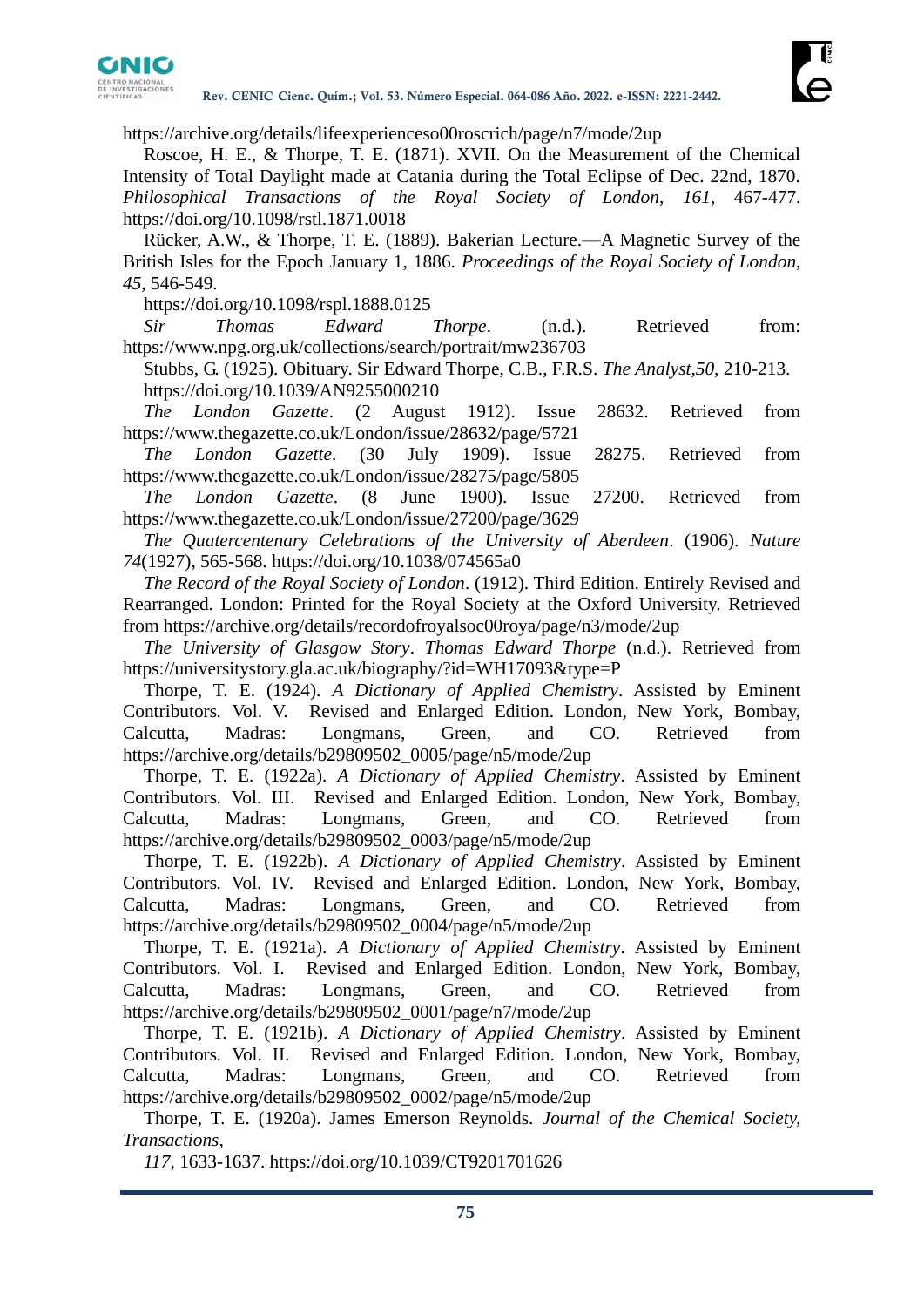

Thorpe, T. E. (1920b). Antoine Paul Nicolas Franchimont. *Journal of the Chemical Society, Transactions*, *117*, 467-461. https://doi.org/10.1039/CT9201700444

Thorpe, T. E. (1920c). Service Chemistry: Being a Short Manual of Chemistry and Metallurgy and their Application in the Naval and Military Services. *Nature*, *105*(2636), 287-288. https://doi.org/10.1038/105287a0

Thorpe, T. E. (1919). Sydney Lupton. *Journal of the Chemical Society, Transactions*, *115*, 430-434. https://doi.org/10.1039/CT9191500408

Thorpe, T. E. (1913). *The Seine from Havre to Paris*. London: Macmillan & Co., Limited.

Retrieved from the state of the state of the state of the state of the state of the state of the state of the state of the state of the state of the state of the state of the state of the state of the state of the state of

https://archive.org/details/seinefromhavreto00thorrich/page/n9/mode/2up Thorpe, T. E. (1911a). *Essays in Historical Chemistry*. London: Macmillan & Co., Limited. Contract the Retrieved from the Retrieved from the set of  $\mathbb{R}$  and  $\mathbb{R}$  and  $\mathbb{R}$  and  $\mathbb{R}$  and  $\mathbb{R}$  and  $\mathbb{R}$  are  $\mathbb{R}$  and  $\mathbb{R}$  and  $\mathbb{R}$  are  $\mathbb{R}$  and  $\mathbb{R}$  are  $\mathbb{R}$  and

https://archive.org/details/essayshistorical00thorrich/page/n5/mode/2up

Thorpe, E. (1911b). S*toria Della Chimica*. *Versione Dall'inglese* (R. Pitoni,Trans.). Torino: S.T.E.N. Società Tipografico-Editrice Nazionale. Retrieved from https://www.liberliber.it/mediateca/libri/t/thorpe/storia\_della\_chimica/pdf/thorpe\_storia\_d ella\_chimica.pdf

Thorpe, T. E. (1910). *History of chemistry*, Vol. II. From 1850 to 1910. London: Watts & CO. Retrieved from https://archive.org/details/b31366338\_0002

Thorpe, T. E. (1909a). Edward Sonstadt. *Journal of the Chemical Society, Transactions*, 95, 2209-2213. https://doi.org/10.1039/CT9099502202

Thorpe, T. E. (1909b). *History of chemistry*, Vol. I. From the Earliest Times to the Middle of the Nineteenth Century. London: Watts & CO. Retrieved from https://archive.org/details/b31366338\_0001

Thorpe, T. E. (1908). Bakerian lecture for 1907.—On the Atomic Weight of Radium. *Proceedings of the Royal Society of London. Series A, Containing Papers of a Mathematical and Physical Character*, *80*(539), 298-309. https://doi.org/10.1098/rspa.1908.0028

Thorpe, T. E. (1906a). XLVI.—Note on the Application of the Electrolytic Method to the Estimation of Arsenic in Wall-Papers, Fabrics, &c. *Journal of the Chemical Society*, *Transactions*, *89*, 408-413.

https://doi.org/10.1039/CT9068900408

Thorpe, T. E. (1906b). Cleve Memorial Lecture. *Journal of the Chemical Society, Transaction*, *89*, 1301-1317. https://doi.org/10.1039/CT9068901301

Thorpe, T. E. (1906c). *Joseph Priestley*. London: J. M. Dent & CO. New York: E.P. Dutton & CO. Retrieved from https://archive.org/details/josephpriestley00thoriala

Thorpe, T. E. (1905). *A Yachtsman's Guide to the Dutch Waterways*. London: E. Stanford.

Thorpe, T. E. (1903a). The Estimation of Arsenic in Fuel. *The Analyst*, *28*, 344-348. https://doi.org/10.1039/AN9032800344

Thorpe, T. E. (1903b). The Electrolytic Estimation of Minute Quantities of Arsenic, More Especially in Brewing Materials. *The Analyst*, *28*, 349-359. https://doi.org/10.1039/AN9032800349

Thorpe, T. E. (1902a). *Quantitative Chemical Analysis*. Thirteenth Impression. London: Longmans, Green, and CO. Retrieved from https://archive.org/details/b2810965x/page/n7/mode/2up

Thorpe, T. E. (1902b). *Essays in Historical Chemistry*. London, New York: Macmillan & Co., Limited. Retrieved from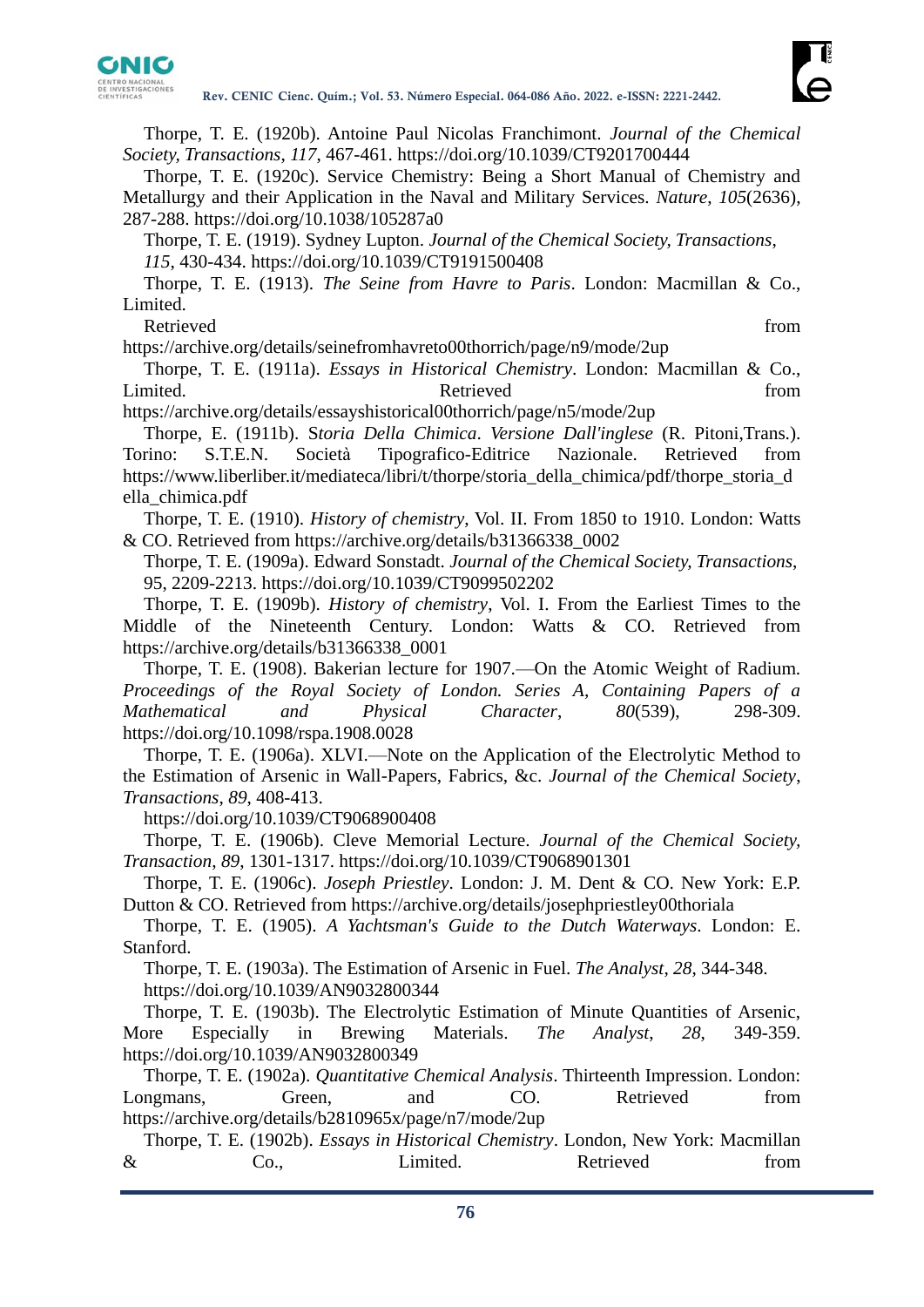

https://archive.org/details/essaysinhistoric00thoruoft/page/n3/mode/2up

Thorpe, T. E. (1900). Victor Meyer Memorial Lecture. *Journal of the Chemical Society, Transaction*, *77*, 169-206. https://doi.org/10.1039/CT9007700169

Thorpe, T. E. (1899). *Report to the Secretary of State for the Home Department on the Use of Phosphorus in the Manufacture of Lucifer Matches*. London: Printed For Her Majesty's Stationery Office. Retrieved from https://archive.org/details/b2804003x/page/n13/mode/2up

Thorpe, T. E. (1896a). *Humphry Davy*. *Poet and Philosopher*. London, Paris & Melbourne: Cassell and Company, Limited. Retrieved from https://archive.org/details/humphrypoetphilo00thor/page/n7/mode/2up

Thorpe, T. E. (1896b). *Humphry Davy*. *Poet and Philosopher*. New York: Macmillan & Co., Limited. Retrieved from

https://archive.org/details/humphrydavypoetp00thor/page/n9/mode/2up

Thorpe, T. E. (1894). *Essays in Historical Chemistry*. London, New York: Macmillan & Co., Limited. Retrieved from

https://archive.org/details/essaysinhistoric00thorrich/page/n7/mode/2up Thorpe, T. E. (1893a). *A Dictionary of Applied Chemistry*. Assisted by Eminent Contributors. Vol. III. London, New York: Longmans, Green, and CO. Retrieved from https://archive.org/details/b21713595\_0002/page/n7/mode/2up

Thorpe, T. E. (1893b). Kopp Memorial Lecture. L.—The Life Work of Hermann Kopp, *Journal of the Chemical Society, Transaction*, *63*, 775-815. https://doi.org/10.1039/CT8936300775

Thorpe, T. E. (1891a). *A Series of Chemical Problems with Key for Use in Colleges and Schools*. Revised and Enlarged by W. Tate. New Edition. London and New York: Macmillan ad CO. Retrieved from https://archive.org/details/seriesofchemical00thorrich/page/n5/mode/2up

Thorpe, T. E. (1891b). *A Dictionary of Applied Chemistry*. Assisted by Eminent Contributors. Vol. II. London, New York: Longmans, Green, and CO. Retrieved from https://archive.org/details/b21713595\_0002/page/n7/mode/2up

Thorpe, T. E. (1890a). *A Dictionary of Applied Chemistry*. Assisted by Eminent Contributors. Vol. I. London, New York: Longmans, Green, and CO. Retrieved from https://archive.org/details/b21713595\_0001/page/n7/mode/2up

Thorpe, T. E. (1890b). Lavoisier. *Nature*, *42*, 313-314. http://doi.org/10.1038/042313a0

Thorpe, T. E. (1885). XV.–On the Atomic Weight of Titanium. *Journal of the Chemical Society, Transaction*, *47*, 108-132. https://doi.org/10.1039/CT8854700108

Thorpe, T. E. (1883). On the Atomic Weight of Titanium. *Proceedings of the Royal Society of London*, *36*, 43-47. https://doi.org/10.1098/rspl.1883.0078

Thorpe, T. E. (1880a). XV.—On the Relation between the Molecular Weights of Substances and their Specific Gravities when in the Liquid State. *Journal of the Chemical, Transactions*, *37*, 141-225. https://doi.org/10.1039/CT8803700141

Thorpe, T. E. (1880b). A Magnetic Survey of the Fortieth Parallel in North America between the Atlantic Ocean and the Great Salt Lake Utah. *Proceedings of the Royal Society of London*, *30*, 132-151. https://doi.org/10.1098/rspl.1879.0098

Thorpe, T. E. (1878). The Chemistry of Coal. In T. E. Thorpe (Ed.), *Coal*. *Its history and Uses* (pp. 164- 223). London: Macmillan and CO. Retrieved from https://archive.org/details/coalitshistoryus00thorrich/page/n5/mode/2up

Thorpe, T. E. (1877a). *A Manual of Inorganic Chemistry*. Vol. I. The Non-Metals. New Edition. London, Glasgow: William Collins , Sons, & CO., Limited. Retrieved from https://archive.org/details/b28128199\_0001/page/n5/mode/2up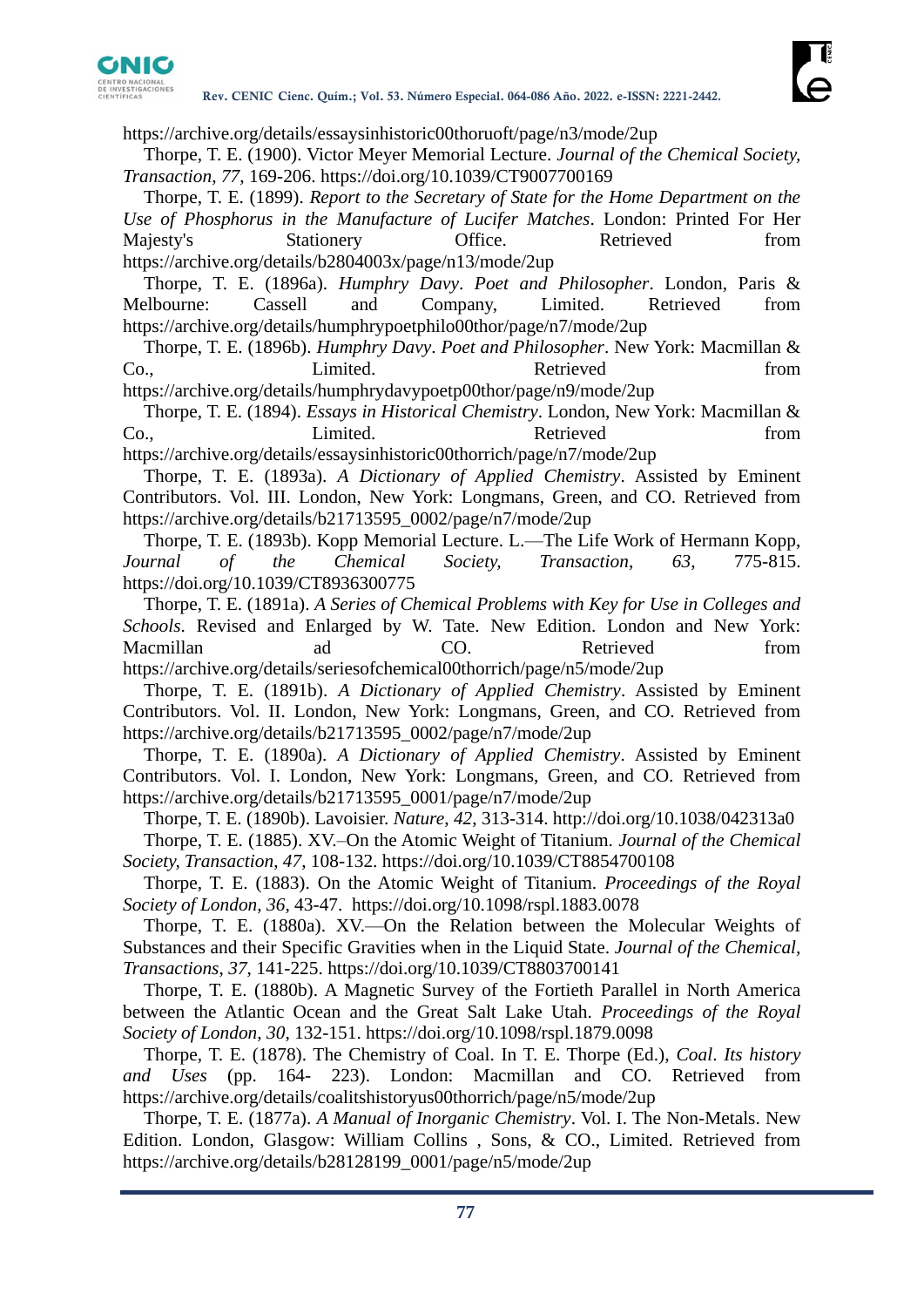

Thorpe, T. E. (1877b). *A Manual of Inorganic Chemistry*. Vol. II. The Metals. New Edition. London, Glasgow: William Collins , Sons, & CO., Limited. Retrieved from https://archive.org/details/b28128199\_0002/page/2/mode/2up

Thorpe, T. E. (1874a). *A Manual of Inorganic Chemistry*. The Non-Metals. London, Glasgow: William Collins, Sons & Company. Retrieved from https://archive.org/details/amanualinorgani04thorgoog/page/n8/mode/2up

Thorpe, T. E. (1874b). *Quantitative Chemical Analysis*. New York: John Wiley & Son. Retrieved from https://archive.org/details/quantitativeche01thorgoog/page/n2/mode/2up

Thorpe, T. E. (1873). *Quantitative Chemical Analysis*. London: Longmans, Green, and CO. Retrieved from  $\blacksquare$ 

https://archive.org/details/quantitativeche02thorgoog/page/n5/mode/2up

Thorpe, T. E. (1872). Air and Rain. *Nature*, *6*, 325-326. http://doi.org/10.1038/006325a0

Thorpe, T. E. (1867). XVII.—On the Amount of Carbonic Acid Contained in Sea-Air. *Journal of the Chemical Society*, *20*, 189-199. https://doi.org/10.1039/JS8672000189

Thorpe, T. E., Chree, C., Dyson, F. W., Geikie, A., & Larmor, J. (1921). *The Scientific Papers of the Honourable Henry Cavendish, F.R.S*. Volume II. Chemical and Dynamical. Cambridge: At the University Press. Retrieved from https://archive.org/details/scientificpaper00cavegoog/page/n8/mode/2up

Thorpe, T. E., Kekulé, A. (1869). Ueber die Aethylbenzoesäure. *Berichte der deutschen chemischen Gesellschaft*, *2*(1), 421-422. https://doi.org/10.1002/cber.186900201182

Thorpe, T. E., & Kirman, W. (1893). *Fluorsulfonsäure. Zeitschrift für anorganische Chemie*, *3*(1), 63-66. https://doi.org/10.1002/zaac.18930030108 Thorpe, T. E., & Kirman, W. (1892). LXXIX.—Fluosulphonic Acid. *Journal of the Chemical Society, Transactions*, *61*, 921-924. https://doi.org/10.1039/CT8926100921

Thorpe, T. E., & Laurie, A. P. (1887). LI.—On the Atomic Weight of Gold. *Journal of the Chemical Society, Transaction*, *51*, 565-576. https://doi.org/10.1039/CT8875100565

Thorpe, T. E., & and Muir, M.M.P. (1874). *Qualitative Chemical Analysis and Laboratory Practice*. London: Longmans, Green, and CO. Retrieved from

https://archive.org/details/qualitativechem00muirgoog/page/n9/mode/2up

Thorpe, T. E., & Rodger, J. W. (1894). X. Bakerian Lecture.—On the Relations between the Viscosity (Internal Friction) of Liquids and their Chemical Nature. *Philosophical Transactions of the Royal Society of London (A)*, *185*, 397-711. https://doi.org/10.1098/rsta.1894.0010

Thorpe, T. E., & Rodger, J. W. (1889). XXXIV.—On Thiophosphoryl Fluoride. *Journal of the Chemical Society, Transactions*, *55*, 306-323. https://doi.org/10.1039/CT8895500306

Thorpe, T. E., & Tutton, A. E. (1892). Über Phosphoroxysulfid. *Zeitschrift für anorganische Chemie*, *1*(1), 5-9. https://doi.org/10.1002/zaac.18920010103

Thorpe, T. E., & Tutton, A. E. (1891). XC.—Phosphorous Oxide. Part II. *Journal of the Chemical Society*, *Transactions*, *59*, 1019-1029. https://doi.org/10.1039/CT8915901019

Thorpe, T. E., Tutton, A. E. (1890). XXXIV.—Phosphorous Oxide. Part I. *Journal of the Chemical Society*, *Transactions*, *57*, 545-573. https://doi.org/10.1039/CT8905700545

Thorpe, T. E., Tutton, A. E. (1886). LXXXI.—On Phosphorus Tetroxide. *Journal of the Chemical Society*, *Transactions*, 1886, *49*, 833-839. https://doi.org/10.1039/CT8864900833

Thorpe, T. E., & Young, J. W. (1887). LII.—On the Atomic Weight of Silicon. *Journal of the Chemical Society, Transaction*, *51*, 576-579. https://doi.org/10.1039/CT8875100576 T [horpe]. T. E. (1917). Sir Henry Roscoe, 1833-1915. *Proceedings of the Royal Society*